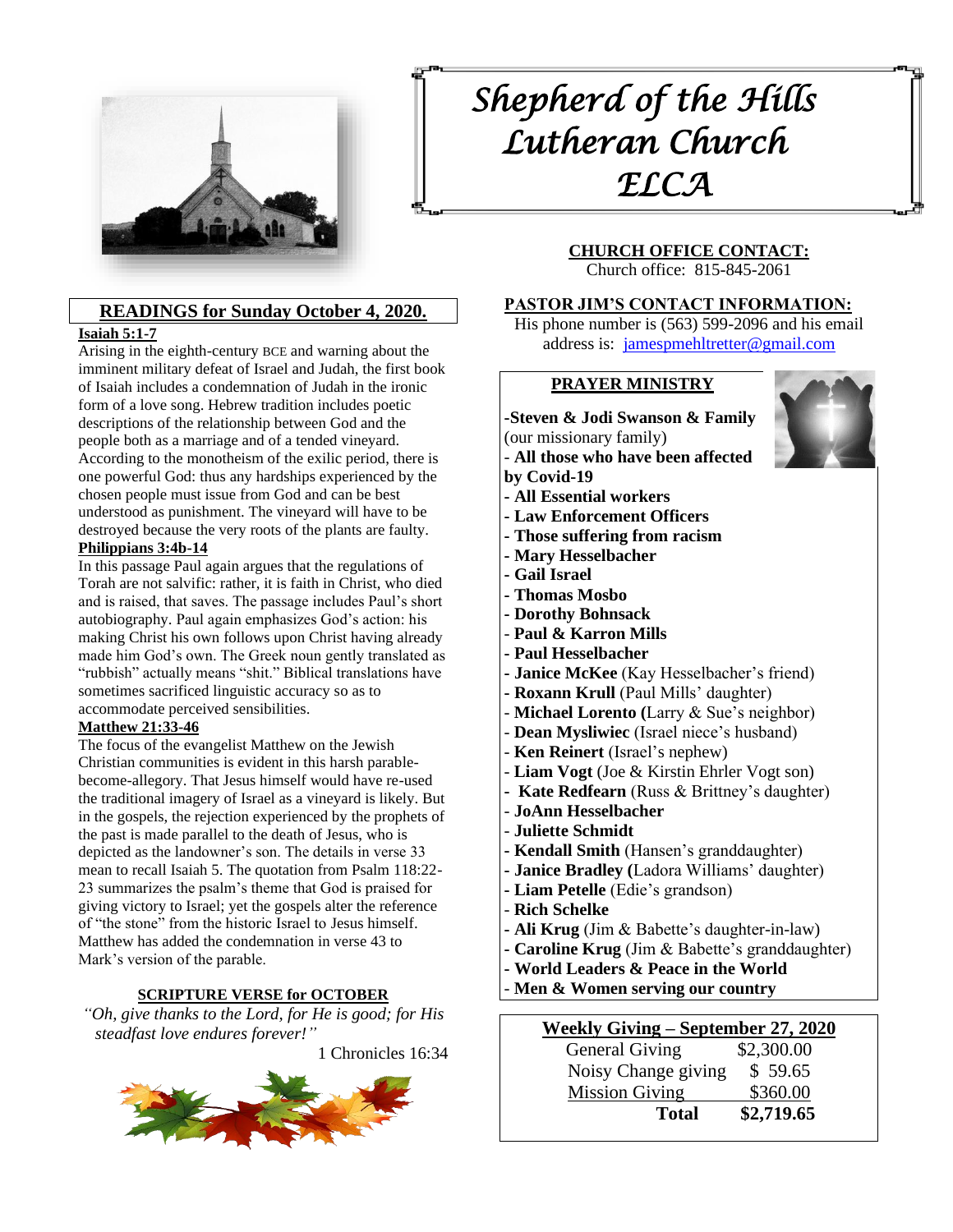



# SHEPHERD OF THE HILLS LUTHERAN CHURCH 536 E. Schapville Road Scales Mound, IL 61075 815-845-2061

Dear Friends in Christ,

This year has been a most challenging, and at times frustrating, year. We started the year with having "normal" indoor services and looking forward to what lay ahead. Unfortunately for all of us, regardless of where we live on this earth, a global pandemic struck and ultimately changed how we currently live. For several weeks we did not have any type of in-person services. Eventually we were able to adjust and hold outdoor services with limited attendance at each service, wearing a mask, and maintaining physical distancing.

With the approaching cooler and unpredictable weather, followed by winter, it is now time to reopen the doors and hold services indoors at our church. Your church council and Pastor have been working hard over the past months to understand COVID19, and how to minimize any risk with holding indoor services. The following page provides the protocol to follow with indoor services, and as you will see, for those who wish to continue with an outdoor service that will still be offered.

We recognize there may be questions, and in fact encourage questions from anyone who may have them. Also please understand that this is a fluid document, one that can change as more is discovered with COVID or as we discover better and more efficient ways of holding services.

Our ultimate goal is to provide the safest environment to attend services in our church. We will not waver in our commitment to safety. We do however need your help in following the procedures outlined. If there is a suggestion on how to make our worship services safer, we obviously are open to suggestions.

Peace with Christ,

Your church council members: Bill Gehrts, Jen Anderson, Samantha Hendren, Sue Cording, Leigh Stoewer, Mark Hesselbacher, and Pastor Jim Mehltretter.

# *INDOOR SERVICES RESUME OCTOBER 11, 2020*

- Masks must be worn when attending services, whether they be indoors or outdoors.
- Masks must be properly worn, covering both the nose and mouth.
- If someone forgets their personal mask, single use disposable masks will be available.
- For indoor services, bulletins will be obtained in the Narthex (if services are upstairs) or in the hallway by the elevator (if services are held downstairs).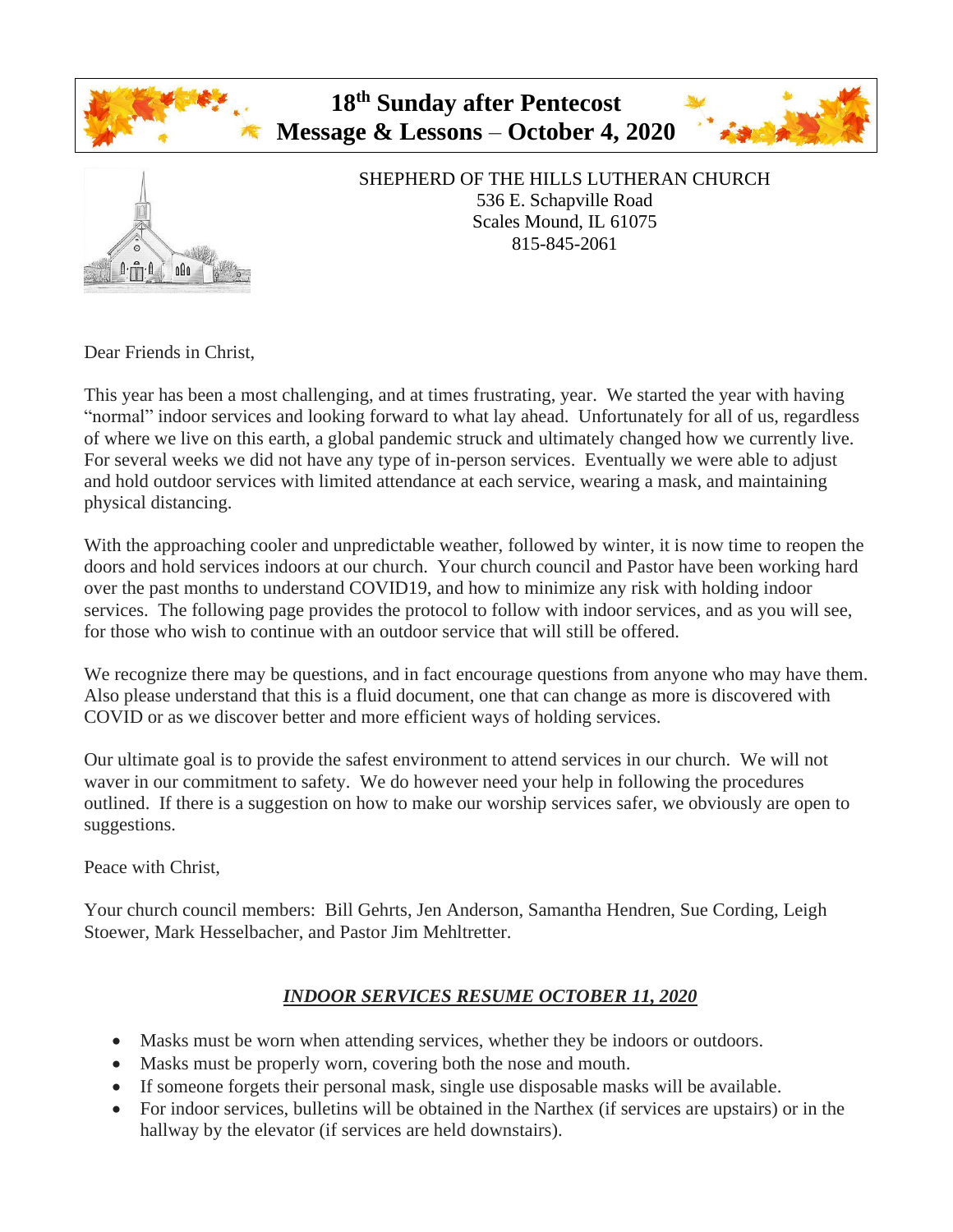- Communion will be obtained when entering the church for services and held till the appropriate time for consumption.
- Sanitizer stations will be placed in various locations within the church.
- Services will be rotated to various locations within the church. One service will be in the pews on the left side of the sanctuary, another in the pews on the right side of the sanctuary, another in the gathering center (bring your own chairs), and another in the basement (bring your own chairs).
- For those attending services in the sanctuary, seating will start at the front of the church and move rearward. When services are over, those seated in the rear will exit first with those in the front exiting last.
- If desired, an outdoor service will be available however it would be at a time designated by the Pastor.
- During the service, attendees will remain seated.
- There will be no singing during services.
- There will be no parishioner readers during the services.
- Organ music will be pre-recorded.
- The number of people attending a service will continue with the current levels (10-15), however we expect as people become accustomed to being back indoors the total number may increase, still keeping the total under 20 people for a service.
- Physical distancing must be maintained, whether the service is being held in the sanctuary, gathering center, downstairs, or outdoors.
- If you are not feeling well, have symptoms of COVID, or have knowingly been exposed to someone with COVID, we ask that you do not attend services.

# **CONFESSION AND FORGIVENESS**

- P In the name of the Father, and of the  $\pm$  Son, and of the Holy Spirit.
- **C Amen.**
- P Blessed be the holy Trinity,  $\pm$  one God, who creates, redeems, and sustains us and all of creation.
- **C Amen.**
- P Let us confess our sin in the presence of God and of one another.

*Silence for reflection and self-examination.*

- P Faithful God,
- **C have mercy on us. We confess that we are captive to sin and cannot free ourselves.**

**We turn from your loving embrace and go our own ways. We pass judgment on one another before examining ourselves. We place our own needs before those of our neighbors. We keep your gift of salvation to ourselves. Make us humble, cast away our transgressions, and turn us again to life in you through Jesus Christ, our Savior and Lord. Amen.**

P God hears the cries of all who call out in need, and through his death and resurrection,

Christ has made us his own. Hear the truth that God proclaims: Your sins are forgiven in the name of  $\pm$  Jesus Christ. Led by the Holy Spirit, live in freedom and newness to do God's work in the world. **C Amen.**

# **PRAYER OF THE DAY**

**Beloved God, from you come all things that are good. Lead us by the inspiration of your Spirit to know those things that are right, and by your merciful guidance, help us to do them, through Jesus Christ, our Savior and Lord. Amen.**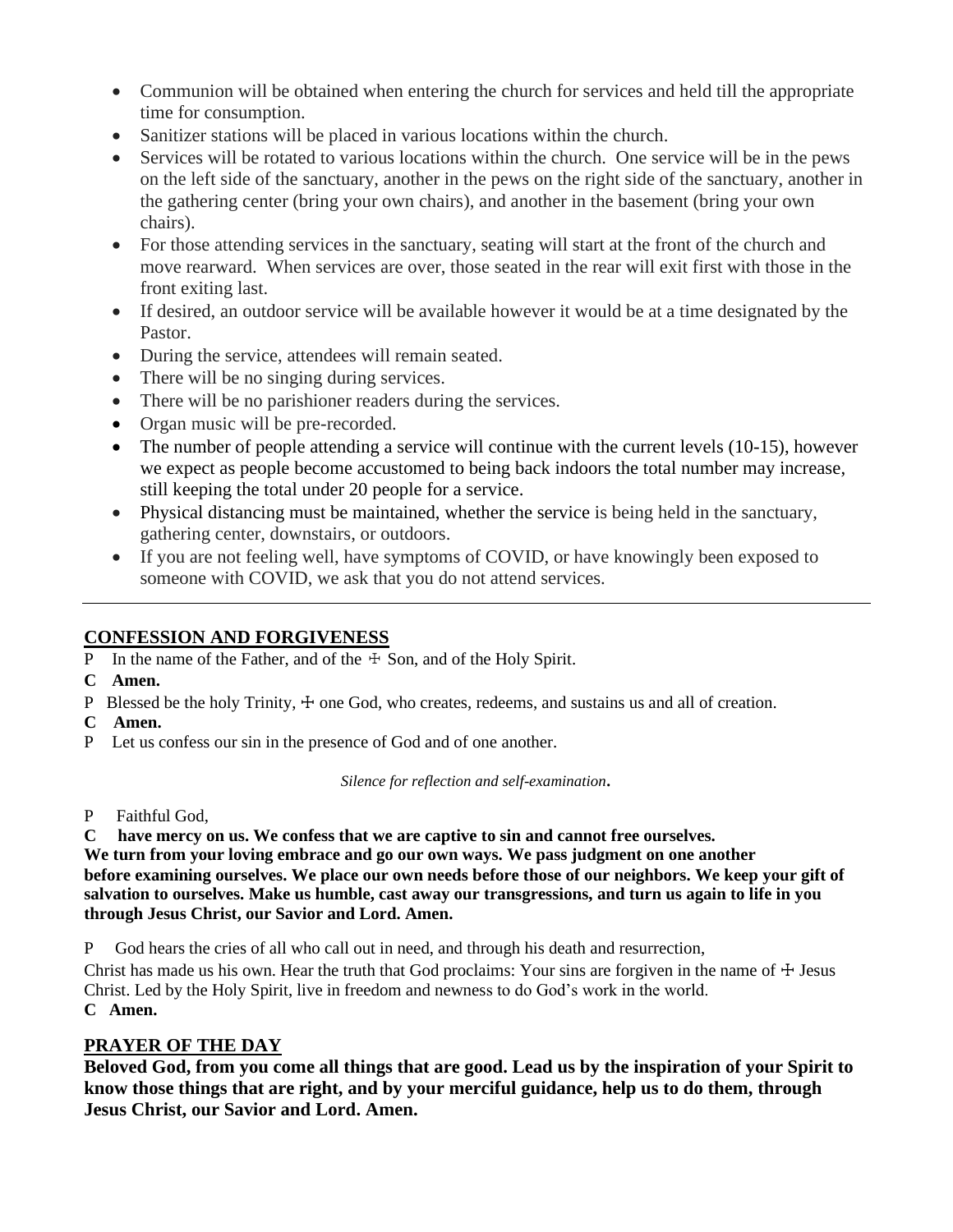#### **FIRST READING: Isaiah 5:1-7**

<sup>1</sup>Let me sing for my beloved my love-song concerning his vineyard: My beloved had a vineyard on a very fertile hill.

- <sup>2</sup>He dug it and cleared it of stones, and planted it with choice vines; he built a watchtower in the midst of it, and hewed out a wine vat in it; he expected it to yield grapes, but it yielded wild grapes.
- <sup>3</sup>And now, inhabitants of Jerusalem and people of Judah, judge between me and my vineyard.
- <sup>4</sup>What more was there to do for my vineyard that I have not done in it? When I expected it to yield grapes, why did it yield wild grapes?
- $5$ And now I will tell you what I will do to my vineyard. I will remove its hedge, and it shall be devoured; I will break down its wall, and it shall be trampled down.
- <sup>6</sup>I will make it a waste; it shall not be pruned or hoed, and it shall be overgrown with briers and thorns; I will also command the clouds that they rain no rain upon it.
- $7$ For the vineyard of the LORD of hosts is the house of Israel, and the people of Judah are his pleasant planting; he expected justice, but saw bloodshed; righteousness, but heard a cry!

#### **PSALM: Psalm 80:7-15**

<sup>7</sup>Restore us, O | God of hosts;

let your face shine upon us, and we | shall be saved.

<sup>8</sup>**You have brought a vine | out of Egypt;**

**you cast out the nations and | planted it.**

 $\rm{^9}Y$ ou cleared the | ground for it;

it took root and | filled the land.

- <sup>10</sup>**The mountains were covered | by its shadow and the towering cedar trees | by its boughs. R**
- $11$ You stretched out its tendrils  $\vert$  to the sea and its branches | to the river.

<sup>12</sup>**Why have you broken | down its wall, so that all who pass by pluck | off its grapes?** <sup>13</sup>The wild boar of the forest has  $\vert$  ravaged it,

and the beasts of the field have | grazed upon it.

#### <sup>14</sup>**Turn now, O | God of hosts,**

**look | down from heaven;**

<sup>15</sup>behold and  $\vert$  tend this vine;

preserve what your right | hand has planted. **R**

#### **SECOND READING: Philippians 3:4b-14**

[Paul writes:] <sup>4b</sup>If anyone else has reason to be confident in the flesh, I have more: <sup>5</sup>circumcised on the eighth day, a member of the people of Israel, of the tribe of Benjamin, a Hebrew born of Hebrews; as to the law, a Pharisee; <sup>6</sup>as to zeal, a persecutor of the church; as to righteousness under the law, blameless.

<sup>7</sup>Yet whatever gains I had, these I have come to regard as loss because of Christ. <sup>8</sup>More than that, I regard everything as loss because of the surpassing value of knowing Christ Jesus my Lord. For his sake I have suffered the loss of all things, and I regard them as rubbish, in order that I may gain Christ <sup>9</sup> and be found in him, not having a righteousness of my own that comes from the law, but one that comes through faith in Christ, the righteousness from God based on faith. <sup>10</sup>I want to know Christ and the power of his resurrection and the sharing of his sufferings by becoming like him in his death, <sup>11</sup>if somehow I may attain the resurrection from the dead.

 $12$ Not that I have already obtained this or have already reached the goal; but I press on to make it my own, because Christ Jesus has made me his own. <sup>13</sup>Beloved, I do not consider that I have made it my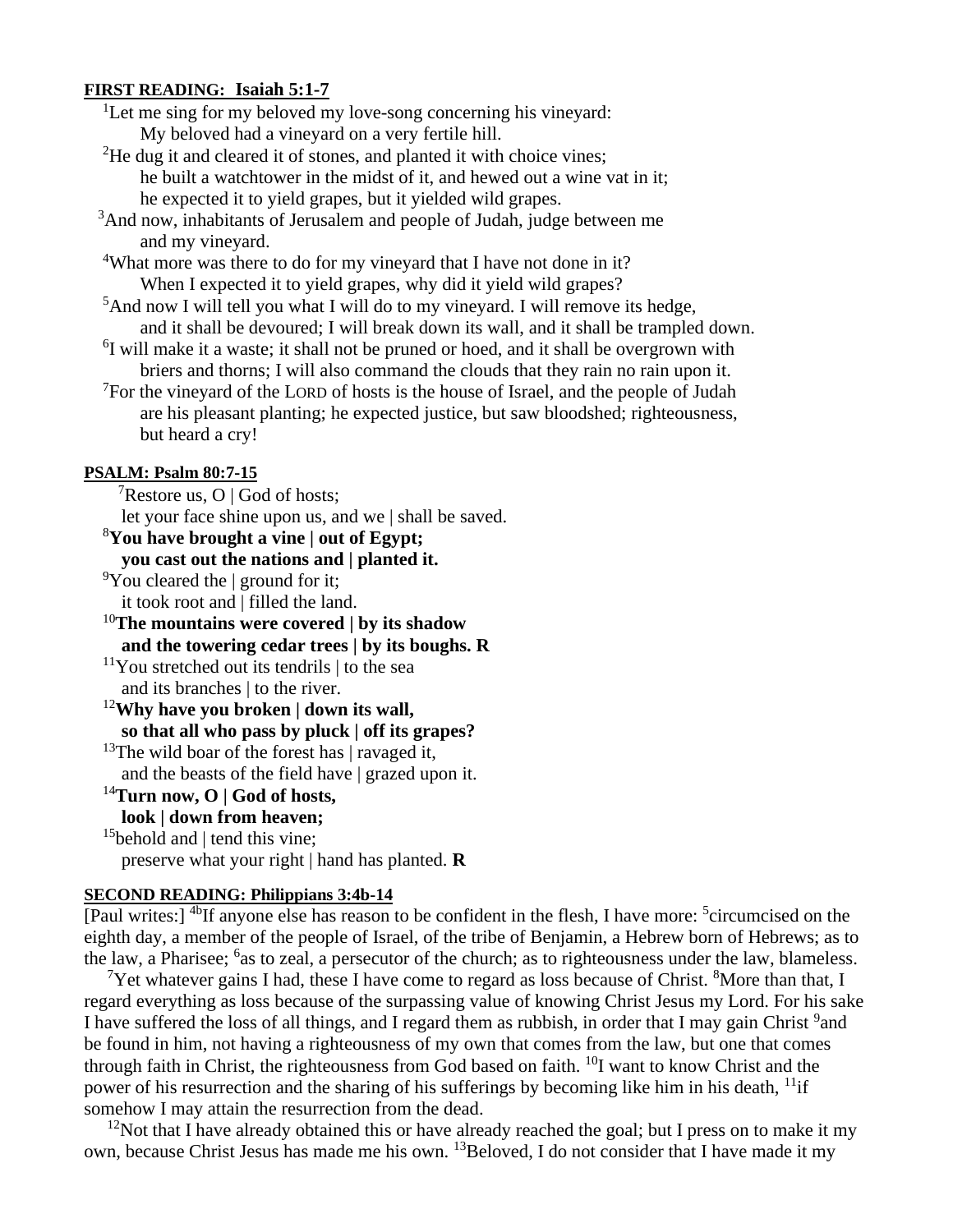own; but this one thing I do: forgetting what lies behind and straining forward to what lies ahead, <sup>14</sup>I press on toward the goal for the prize of the heavenly call of God in Christ Jesus.

#### **GOSPEL: Matthew 21:33-46**

[Jesus said to the people:]  $33\cdot$  Listen to another parable. There was a landowner who planted a vineyard, put a fence around it, dug a wine press in it, and built a watchtower. Then he leased it to tenants and went to another country, <sup>34</sup>When the harvest time had come, he sent his slaves to the tenants to collect his produce. <sup>35</sup>But the tenants seized his slaves and beat one, killed another, and stoned another. <sup>36</sup>Again he sent other slaves, more than the first; and they treated them in the same way. <sup>37</sup>Finally he sent his son to them, saying, 'They will respect my son.' <sup>38</sup>But when the tenants saw the son, they said to themselves, 'This is the heir; come, let us kill him and get his inheritance.' <sup>39</sup>So they seized him, threw him out of the vineyard, and killed him. <sup>40</sup>Now when the owner of the vineyard comes, what will he do to those tenants?" <sup>41</sup>They said to him, "He will put those wretches to a miserable death, and lease the vineyard to other tenants who will give him the produce at the harvest time."

 $42$  Jesus said to them, "Have you never read in the scriptures:

'The stone that the builders rejected

has become the cornerstone;

this was the Lord's doing,

and it is amazing in our eyes'?

<sup>43</sup>Therefore I tell you, the kingdom of God will be taken away from you and given to a people that produces the fruits of the kingdom. <sup>44</sup>The one who falls on this stone will be broken to pieces; and it will crush anyone on whom it falls."

 $45$ When the chief priests and the Pharisees heard his parables, they realized that he was speaking about them. <sup>46</sup>They wanted to arrest him, but they feared the crowds, because they regarded him as a prophet.

# **PRAYERS OF INTERCESSION**

P With confidence in God's grace and mercy, let us pray for the church, the world, and all those in need.

#### .*A brief silence.*

- Holy God, you call us to work for peace and justice in your vineyard. Refresh the church with your life, that we may bear fruit through work and service. Lord, in your mercy,
	- **C hear our prayer.**
- Thank you for the abundant harvest of the earth. Bless and care for those whose hands bring the fruits of the earth to the tables of all who hunger. May we be inspired by your servants who cared deeply for your creation (*especially Francis of Assisi, whom we commemorate today*). Lord, in your mercy,

# **C hear our prayer.**

• Curb the impulses of greed and pride that lead us to take advantage of others. Grant that world leaders (*especially*) seek the fruits of the kingdom for the good and welfare of all people. Lord, in your mercy,

# **C hear our prayer.**

• Sustain all who suffer with the promise of new life. Assured of your presence, heal our pain and suffering, and equip us to embrace all bodies aching for wholeness of mind, body, and soul. We call to mind those who are struggling today (*especially*). Lord, in your mercy,

# **C hear our prayer.**

• We pray for all managers in our community and for all who seek employment. Give hope and a future to those who lack meaningful work, those who have been marginalized or abused in the workplace, and those who desire new opportunities. Lord, in your mercy,

# **C hear our prayer.**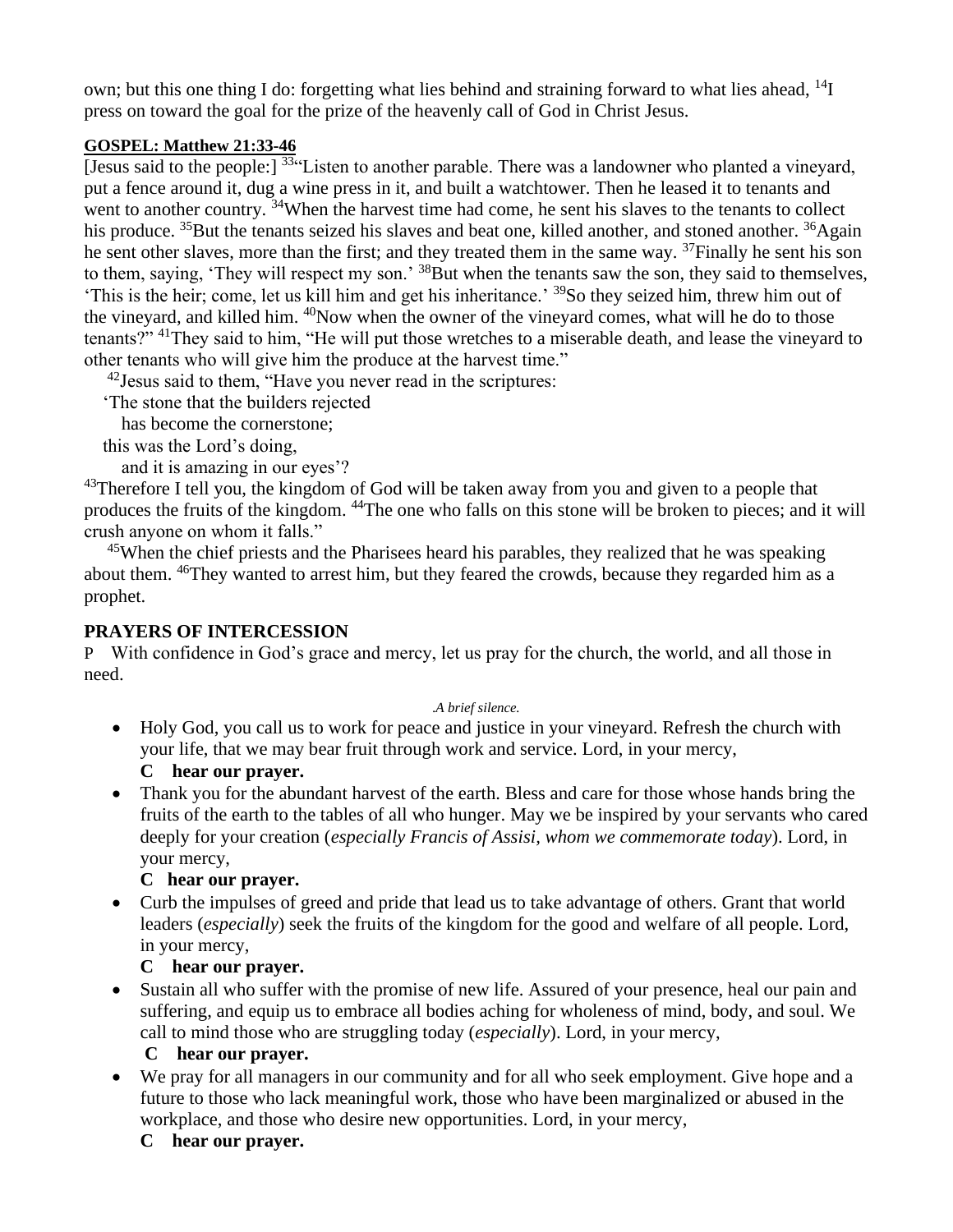• Thank you for the saints who teach us to live faithfully in your vineyard (*especially Theodor Fliedner, renewer of society*). May our chorus join theirs until our labor is complete. Lord, in your mercy,

# **C hear our prayer.**

P Listen as we call on you, O God, and enfold in your loving arms all for whom we pray, in the name of Jesus Christ our Lord.

#### **C Amen.**

#### **LORD'S PRAYER**

Gathered into one by the Holy Spirit; let us pray as Jesus taught us.

**C Our Father, who art in heaven, hallowed be thy name, thy kingdom come, thy will be done, on earth as it is in heaven. Give us this day our daily bread; and forgive us our trespasses, as we forgive those who trespass against us; and lead us not into temptation, but deliver us from evil. For thine is the kingdom, and the power, and the glory, forever and ever. Amen.**

#### **BLESSING**

P Mothering God, Father,  $\pm$  Son, and Holy Spirit, bless you and lead you into the way of truth and life.

**C Amen.**

# **DISMISSAL**

- A Go in peace. Remember the poor.
- **C Thanks be to God.**

Sundays and Seasons v.20200325.1254

Copyright © 2020 Augsburg Fortress. All rights reserved.

# *Weekly Announcements*

# **ELCA CONFERENCE MEETING**

The Zoom ELCA Conference Meeting for Monday, October 5<sup>th</sup> has been cancelled.

# **BOOK CLUB**

Book Club has discussed to continue with Zoom meetings for a while longer at the new time of 1p.m. Thank you!

The book that we have decided on for Oct.27 at 1p.m. is "The Book Woman of Troublesome Creek" by Kim Michele Richardson. Please join us next month. Thank you.

# **PAST COUNCIL MINUTES & FINANCIAL REPORTS**

If you would like to receive any past Church Council Meeting Minutes and Financial Reports that didn't get sent out during the shutdown of the church because of the pandemic, please let Pastor Jim or Babette know. We will make sure you receive a copy.

# **ANNUAL STEAK FRY**

 The canceling of the Annual Steak Fry is an unfortunate turn of events as there are several very worthwhile food pantries that rely on the proceeds of this event.

 In lieu of having an actual steak fry at church, we are promoting a "virtual steak fry". With this we are asking that, if possible, please provide a donation to the church with a designation of "steak fry" or "food pantry". Any donations will be held until early October and at that time the monies will be distributed to the food pantries noted. Once distributed, there will be an article in the weekly newsletter advising of the distributions and amounts.

A sincere thank you for consideration to help those in need during these difficult times we are in.

In Peace, please stay healthy and safe, Your Church Council